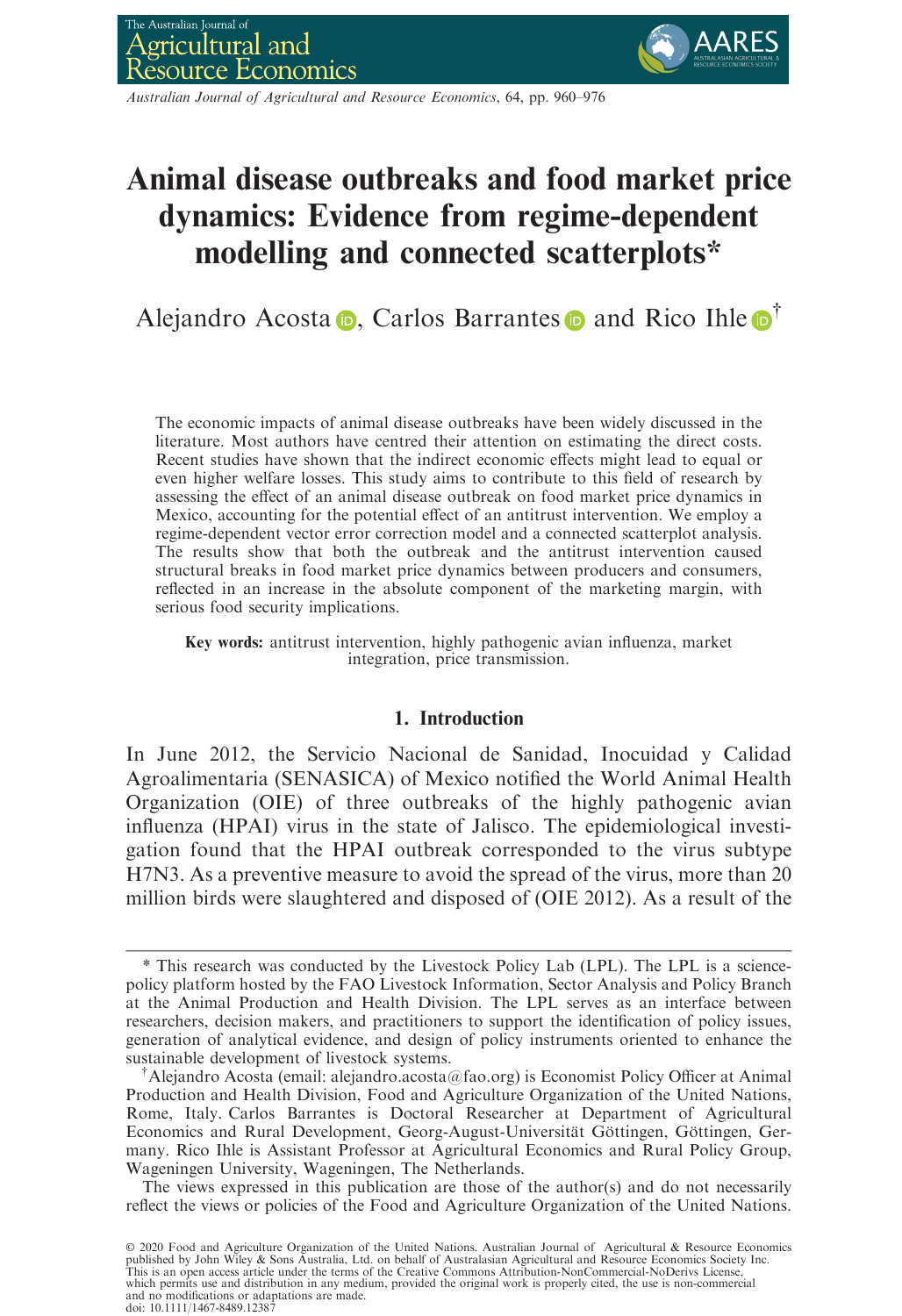subsequent shortage of eggs, prices rose 82 per cent between May and August 2012.

The efforts made by Mexican authorities to control the disease threat helped to restore egg production fully by 2013 (Hernandez and Hernandez 2016). Nevertheless, real egg prices remained high, rising from 17 pesos/kg on average before the outbreak to 25 pesos thereafter. In March 2015, following several notifications of potential market concentration in the egg market, the Federal Commission of Economic Competition (COFECE) announced the opening of an investigation concerning anti-competitive practices in the egg market (COFECE 2015a 2015b). A subsequent drop in real egg prices was observed from an average price of 25 pesos since the outbreak to 19 pesos after the antitrust intervention.

In Mexico, the spatial concentration of egg production is very high, as only two of the 31 states in Mexico – Jalisco and Puebla – accounted for 71 per cent of total egg production by 2014 (COFECE 2018). COFECE (2018) also reports that the Mexican egg industry consists of nine large firms (with more than 3.5 million laying hens) which account for 47 per cent of production share in Mexico, whereas 35 middle-sized firms (with a laying population between 800,000 and 3.49 million laying hens) and 121 small-scale firms (less than 799,000 laying hens) account for 37 per cent and 16 per cent of production share, respectively. With regard to the distribution channels, COFECE (2018) indicates that 82 per cent of the Mexican egg production is sold a granel or in bulk, in packages containing 360 eggs. Once bought from producers, the eggs are sold in wholesale markets to retailers. A smaller proportion – 14 per cent – is sold as empaque cerrado or enclosed packages in supermarkets and convenient stores, and the remaining 4 per cent is intended for industrial use. Whereas the large firms are vertically integrated (Hernandez and Parrish 2017; Kuypers and Lara 2019), most farms with small-scale operations have limited access to distribution channels (COFECE 2015a).

Economic analysis of animal disease outbreaks has been traditionally focused on assessing the direct costs associated with health risks, veterinary service expenditures, disease control reactions, production and trade losses (e.g. Bennett 2003; Caskie et al., 1999; Fadiga and Katjiuongua 2014; Knight-Jones and Rushton 2013; Pendell *et al.* 2007; Traill and Koenig, 2010). However, recent studies have shown that animal disease outbreaks can alter food price dynamics along the associated supply chains, affecting consumers and producers' welfare differently (James and Anderson 1998; Tozer and Marsh 2012). Although several countries have been reconsidering the role of the public sector in the delivery of animal health services, the implementation of private solutions alone for the externalities associated with the control of infectious diseases might not be socially optimal (Bicknell et al. 1999). Discussions about who should pay for control and prevention services should be based on economic welfare analysis.

The objective of this study is to assess the effect of the HPAI outbreak on price transmission and marketing margins along the egg supply chain,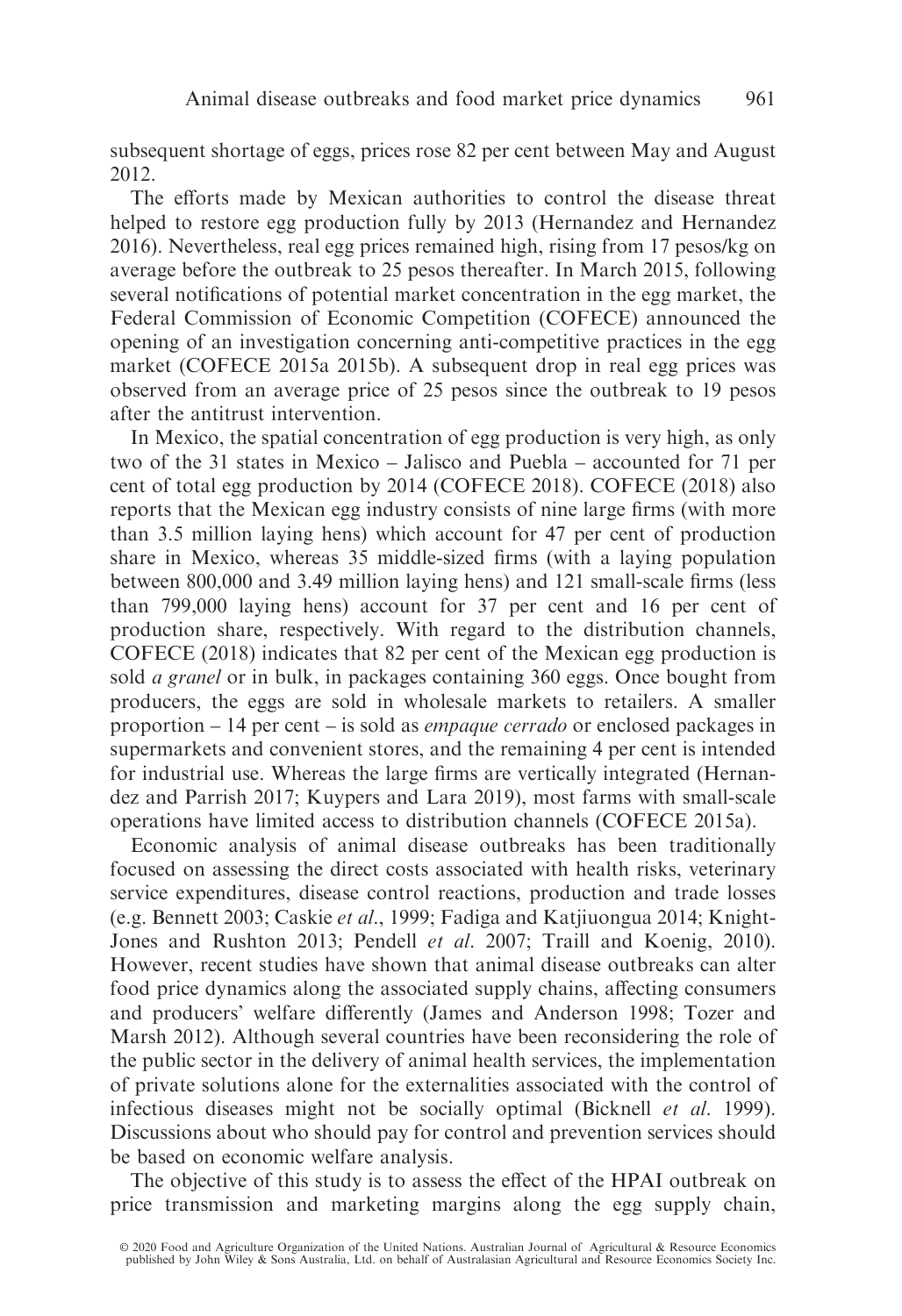capturing the potential effects of the above-mentioned antitrust intervention of COFECE. For that aim, we employ a regime-dependent vector error correction model (RVECM), complemented by a visual connected scatterplot analysis based on Haroz et al. (2016) and a large dataset with 596 weekly observations. The results show that both the HPAI outbreak and the COFECE intervention caused structural breaks in the Mexican egg market's price dynamics, affecting wholesalers and retailers differently.

In Mexico, the contribution of the egg sector to the general economy accounts for nearly 49 billion pesos and 450,000 jobs (SAGARPA 2016; UNA 2016). With a per capita consumption of 23 kilograms in 2018, the country ranks as the largest consumer of eggs worldwide (Kuypers and Lara 2019). During the same year, production reached 3 million tons, making the country one of the top five producers in the world (Parrish 2018). As the most affordable source of animal protein, consumed by 63 per cent of households (INEGI 2018), eggs comprise 17 per cent of the total animal protein intake (Kuypers and Lara 2019). Considering that 49 per cent of the population is below the poverty line and 20 per cent are food insecure (CONEVAL 2019), an external shock in the Mexican egg market may not only have serious economic implications but may also increase the burden of malnutrition.

This analysis extends the existing literature in several directions. First, we use three regimes for the estimation of the RVECM, while previous studies using the model employed – to the best of our knowledge – only two regimes. Furthermore, we suggest the use of connected scatterplots for visually characterising the regime-dependent price–margin trajectories. The length and frequency of the time series analysed allow us to capture the impacts of the disease outbreak as well as the effects of the antitrust intervention subsequently implemented by the Mexican government.

## 2. Literature review

Using a Food Publicity Index (FPI) as an exogenous variable in a threeequation vector autoregressive (VAR) model, Lloyd et al. (2001) authored one of the first studies on the impact of food scares on prices at various stages of the marketing chain. They analysed the impact of the Bovine Spongiform Encephalography (BSE) outbreak on producer, wholesale and retail prices for beef in the UK. Their work demonstrated that beef prices were responsive to the publicity of BSE with variations occurring along different stages of the supply chain. This caused wholesale–producer and retail–wholesale marketing margins to expand. Sanjuan and Dawson (2003) extended the analysis of Lloyd et al. (2001) by allowing for structural breaks in the cointegrating relationship. They found that the BSE crisis caused a structural break in the beef price relationship between producers and retailers, which was reflected in a significant change in the intercept.

Livanis and Moss (2005) assessed the impact of BSE on the US beef market using a food safety index (FSI) as an endogenous variable in a vector error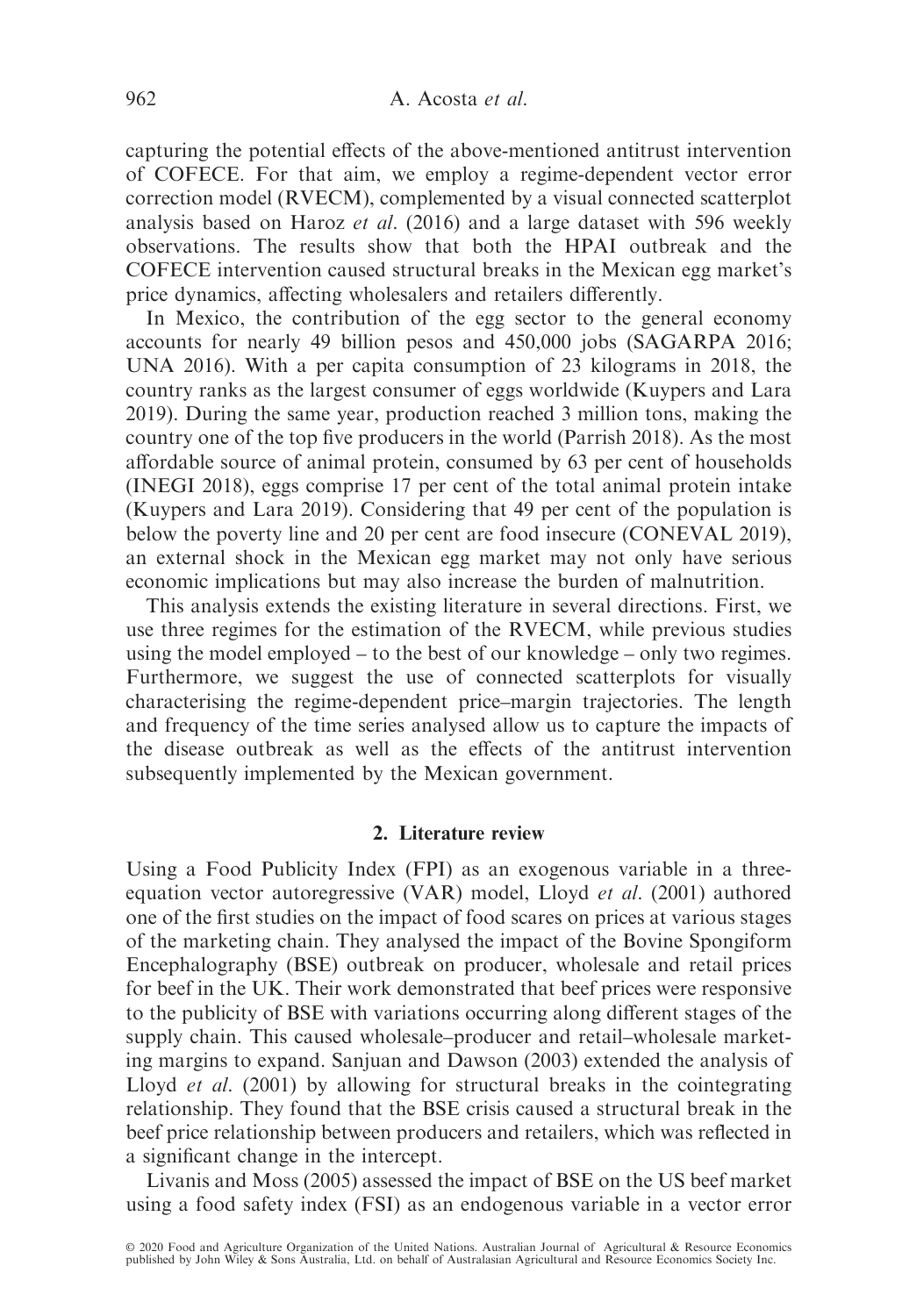correction model allowing for structural breaks. They report that shocks in the FSI produce greater reductions in wholesale and producer prices than in retail prices and hence an increase in the retail margin. Park et al. (2008) considered the impact of animal disease outbreaks originating in different countries on Korean beef, pork and poultry prices. Using a VECM and historical decomposition, they found that the foot and mouth disease and avian influenza (AI) outbreaks in Korea, as well as the BSE outbreak in the US, impacted the prices of the three commodities. They report that retailers benefitted by increasing their marketing margins.

Saghaian et al. (2008) analysed the implications of the AI outbreak in the Turkish poultry market using a VECM. They reported that the AI crisis initially caused a larger decrease in retail prices than in farm prices, but a faster recovery of the former led to an expansion of retail margins. Hassouneh et al. (2010) used a regime-switching vector error correction model (RSVECM) with an FSI as a threshold variable to analyse the impact of the BSE outbreak on beef prices in Spain. They showed that only producer prices corrected disequilibria caused by the food scare, meaning that producer margins were squeezed, whereas retail margins remained unaffected.

Hassouneh *et al.* (2012) considered the impact of food scares on prices in developing countries. Using a smooth transition vector error correction model and an FSI as the transition variable, they reported that the AI crisis in Egypt affected prices along the poultry supply chain differently. Whereas wholesale prices were found to correct disequilibria during the crisis, consumer prices moved in the opposite direction, resulting in increased retailers' marketing margins. Ihle et al. (2012) analysed the structural change experienced by EU calf markets caused by the bluetongue disease outbreaks in combination with decoupling of support payments in the EU in 2007. They assessed the influence of both of these major market disturbances on the longrun price equilibria between Dutch, German, French and Spanish calf prices by including both variables into the cointegration relationship. The disease outbreak is shown to suppress calf prices in various EU member states and to affect long-run price equilibria between them in a heterogeneous way.

Cacchiarelli and Sorrentino (2015) analysed the effect of an antitrust sentence in the Italian pasta markets to investigate whether price adjustment in food markets changed due to the intervention. They showed that the antitrust intervention had a substantial effect on getting food markets back to intense competition. Using a VAR model and historical decomposition, Seok et al. (2018) authored the first analysis on the effects of the HPAI outbreak on price transmission along the egg supply chain in Korea. Their results showed that the effect of the HPAI shock on egg prices was distributed unevenly, allowing processors and wholesalers to increase their margins, thus forcing farmers to receive lower prices and consumers to pay higher prices compared to those in a competitive market.

This large and growing body of literature has either assessed the impacts of animal disease outbreaks or of government interventions on food price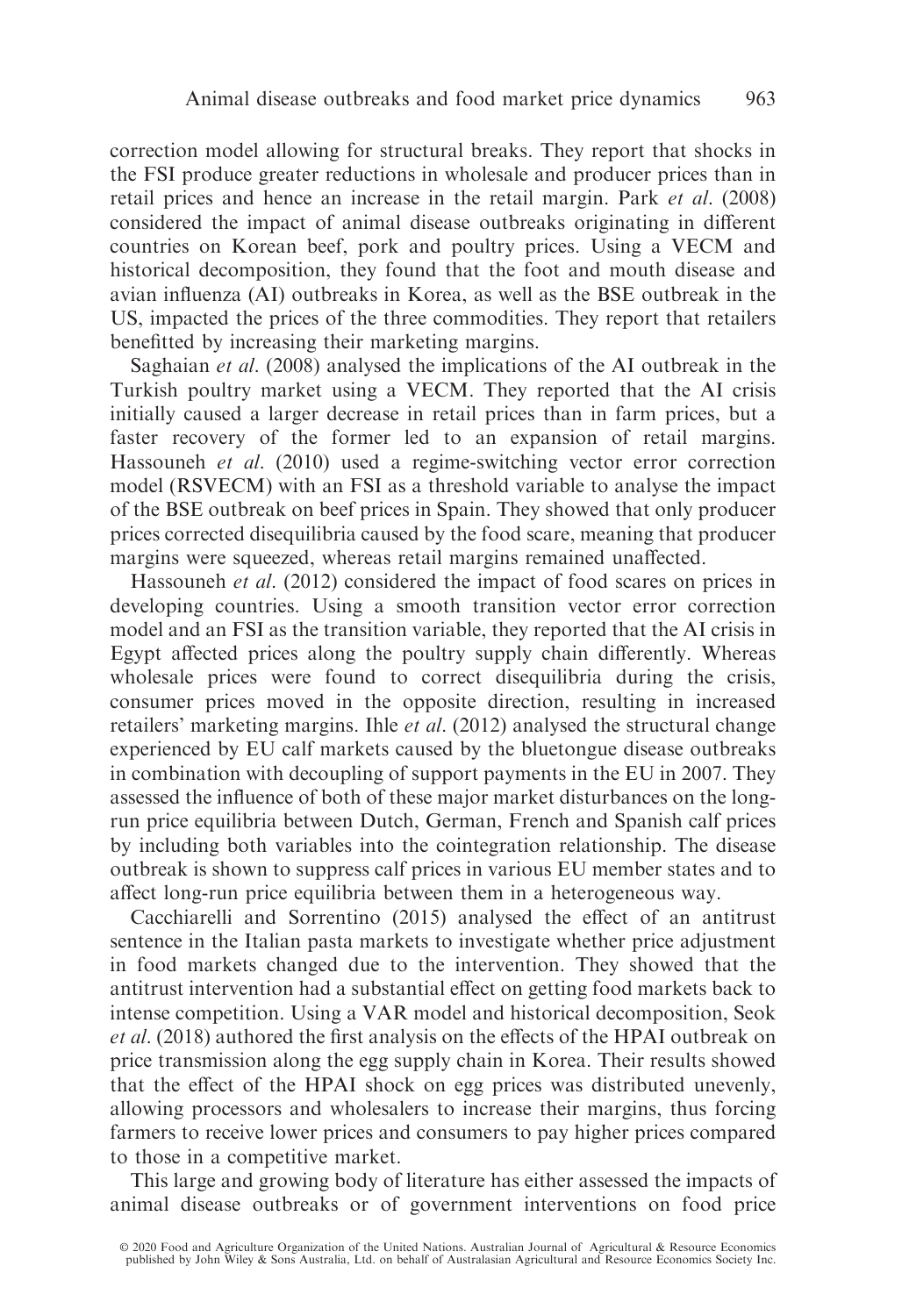dynamics. Using a RVECM with three regimes distinguishing the periods before, during and after the HPAI crisis, this study complements this field of research by assessing the effects of the highly pathogenic avian influenza as well as of the subsequent antitrust intervention. Moreover, Acosta et al. (2019) argue that the sole application of econometric methods is not sufficient for generating concrete insights to support evidence-based policymaking. Therefore, we complement the econometric analysis by using connected scatterplots, as suggested by Haroz et al. (2016), for visually characterising the regime-dependent price–margin trajectories.

# 3. Methodology

This study uses a time-series method to assess the effects of the HPAI outbreak on egg price dynamics in Mexico. We employ a large dataset with 596 weekly observations of real wholesale prices (WP) and retail prices (RP) per kilogram of white eggs from 3 January 2007 to 30 May 2018. This information is collected at the Mexico D.F Main Central Market and published by the National System of Information and Integration of Markets (SNIIM, 2019) of the Mexican Secretariat of Economy. Both series were deflated by using the Consumer Price Index reported by the National Institute of Statistics and Geography (INEGI 2019).

Following the work of Ihle (2010) and Schüttel *et al.* (2011), which provide evidence for the existence of nonlinearities and of structural changes in price transmission, we conduct a visual analysis of the time series by plotting WP, RP and the marketing margin  $(MM = RP - WP)$  which is calculated as the difference between RP and WP. This plot allows us to examine the effects of the disease outbreak and the subsequent policy response on price levels and dynamics, splitting the data into three regimes (see Figure 1).

We suggest the use of connected scatterplots (Haroz *et al.* 2016) as a means for visually inspecting differences and similarities in price and margin levels across these regimes. Haroz et al. (2016) have explored this technique, finding that connected scatterplots are an effective technique for visualising and communicating complex relationships between time series. They emphasise the power of this graphical illustration in providing an intuitive graphical summary of the temporal trajectory of the relationship between two variables. As 596 data points would render this graph unintelligible, we aggregate the data plotted to a quarterly frequency.

Before conducting the econometric analysis, we test for the stationarity of the price series using the ADF and KPSS tests. Having confirmed the presence of a unit root in the series, we test for cointegration using the test developed by Johansen (1988). However, the potential presence of one or more structural breaks in the time series might affect the reliability of the standard unit root and cointegration tests. Therefore, we apply the breakpoint and the Chow forecast tests to detect potential structural changes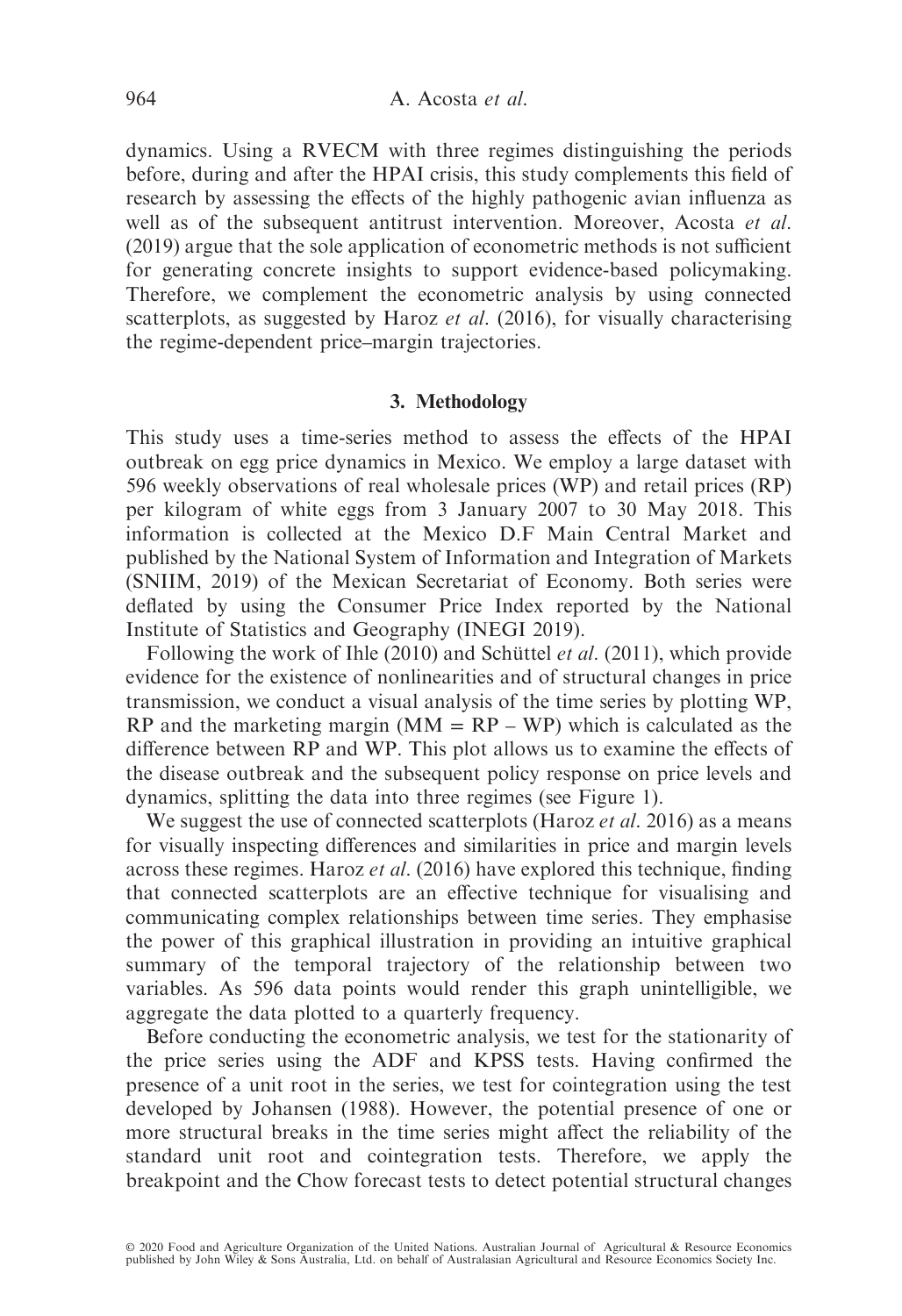

Figure 1 Egg weekly prices at wholesale and retail levels in Mexico. Source: Authors, based on SNIIM (2019). [Colour figure can be viewed at [wileyonlinelibrary.com\]](www.wileyonlinelibrary.com)

caused by the HPAI outbreak and the notification of the COFECE investigation.

Accounting for these structural breaks, we employ a RVECM to analyse the effects of the HPAI outbreak on the egg market's price dynamics. The RVECM allows us not only to identify potential nonlinearities in the price adjustment process but also to provide more information on the short-run price dynamics (Hassouneh et al. 2010). The main benefit of the RVECM lies in the fact that the regimes are exogenously determined either by certain market characteristics or other relevant indicator variables (Ihle, 2010).

For example, Hassouneh et al. (2010) use a self-constructed media-based food scare information index which defines the two regimes of food scares of high and low intensity that form the basis of the estimation. Ihle *et al.* (2010) use a variable measuring observed trade flows for defining two regimes in the context of the tomato trade in Ghana. Ihle and Rubin (2013) use an institutional variable in the context of violent political conflict which defines the two regimes considered, depending on whether the security measure is enforced.

In contrast to these publications, the context of our analysis suggests three regimes m= ${R1, R2, R3}$  which are indicated by the structural break tests as in equation (2). The first regime (R1) corresponds to the 'pre-crisis' period before the notification of the outbreak at time  $t_1$ , ranging from 3 January 2007 to 13 June 2012 (see equation (2)). The second regime (R2) corresponds to the 'crisis' period between the outbreak  $(t_1)$  and the antitrust investigation

© 2020 Food and Agriculture Organization of the United Nations. Australian Journal of Agricultural & Resource Economics<br>published by John Wiley & Sons Australia, Ltd. on behalf of Australasian Agricultural and Resource Eco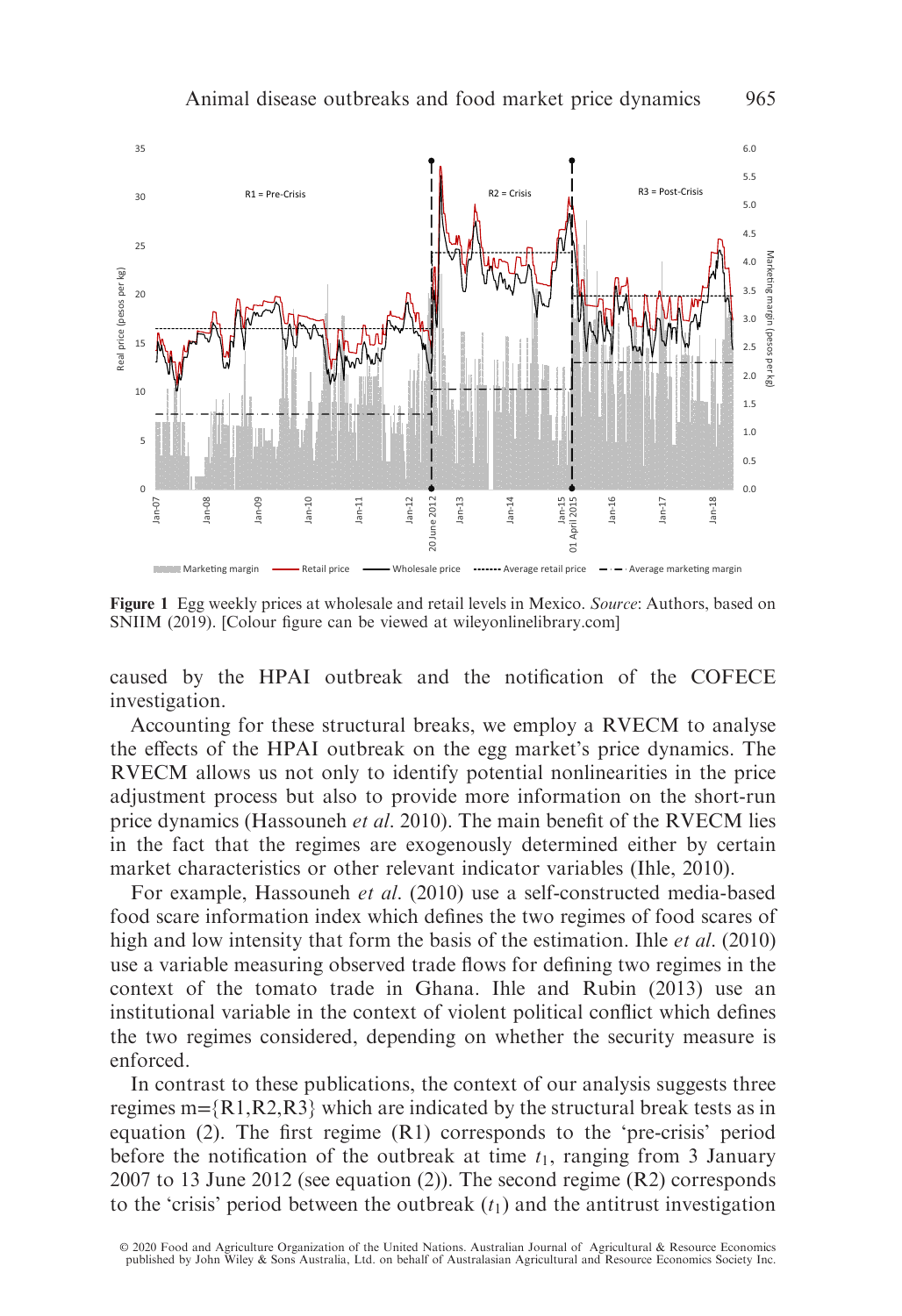in week  $t_2$  during the period 20 June 2012 to 25 March 2015. The third regime (R3) marks the 'post-crisis' period after the antitrust investigation  $(t_2)$  from 1 April 2015 until 30 May 2018. Hence, our version of the RVECM is specified as in equation (1):

$$
\Delta P_t = \alpha^m E C T_{t-1}^m + \sum_{j=1}^{J^m} \Gamma_j^m \Delta P_{t-j} + \varepsilon_t^m \tag{1}
$$

The regimes m are defined as:

$$
m = \begin{cases} R1 & \text{if } t < t_1 \\ R2 & \text{if } t_1 \le t < t_2 \\ R3 & \text{if } t_2 \le t. \end{cases}
$$
 (2)

The term  $P_t = (RP \ W P)'$  is a two-dimensional vector containing wholesale prices and retail prices, and  $\Delta$  represents the first difference operator. The error correction term for each regime  $m$  is defined as error correction term for each regime  $m$  is defined as  $ECT_i^m = RP_t - \beta_0^m - \beta_1^m WP_t$ . It contains the deviations from the regimespecific long-run equilibrium relationship between both prices. When transforming the price series into a logarithmic scale, the  $\beta_1^m$  parameter reveals the magnitude of price transmission elasticity, while  $\beta_0^m$  denotes the intercept of this bivariate relationship. The  $\alpha^m = (\alpha_1 \ \alpha_2)'$  is a two-dimensional vector containing the speed at which retail and wholesale prices correct long-run disequilibria, respectively. Lastly,  $\Gamma_j^m$  are  $(2 \times 2)$  parameter matrices containing the impacts of price changes from j periods ago on current price changes.

#### 4. Results

By plotting RP, WP and MM, we obtain a visual impression of the extent of the co-movement between wholesale and retail price series, as well as changes in the average marketing margin. This visual analysis of the time series (Figure 1) signals that both WP and RP move together, implying a potentially existing cointegrating relationship. Furthermore, two potential structural breaks are observed on about 20 June 2012 and 1 April 2015. Both dates coincide with the notification of the HPAI outbreak and the opening of the COFECE investigation for presumably monopolistic practices in the Mexican egg market.

In order to depict potential changes in the price dynamics before the outbreak in regime (R1), between the outbreak and the COFECE investigation in regime  $(R2)$  and after the COFECE investigation in regime  $(R3)$ , the average RP and the average MM are also displayed in Figure 1. The average RP increases from 16.5 pesos/kg in regime (R1) to 24.3 pesos/kg in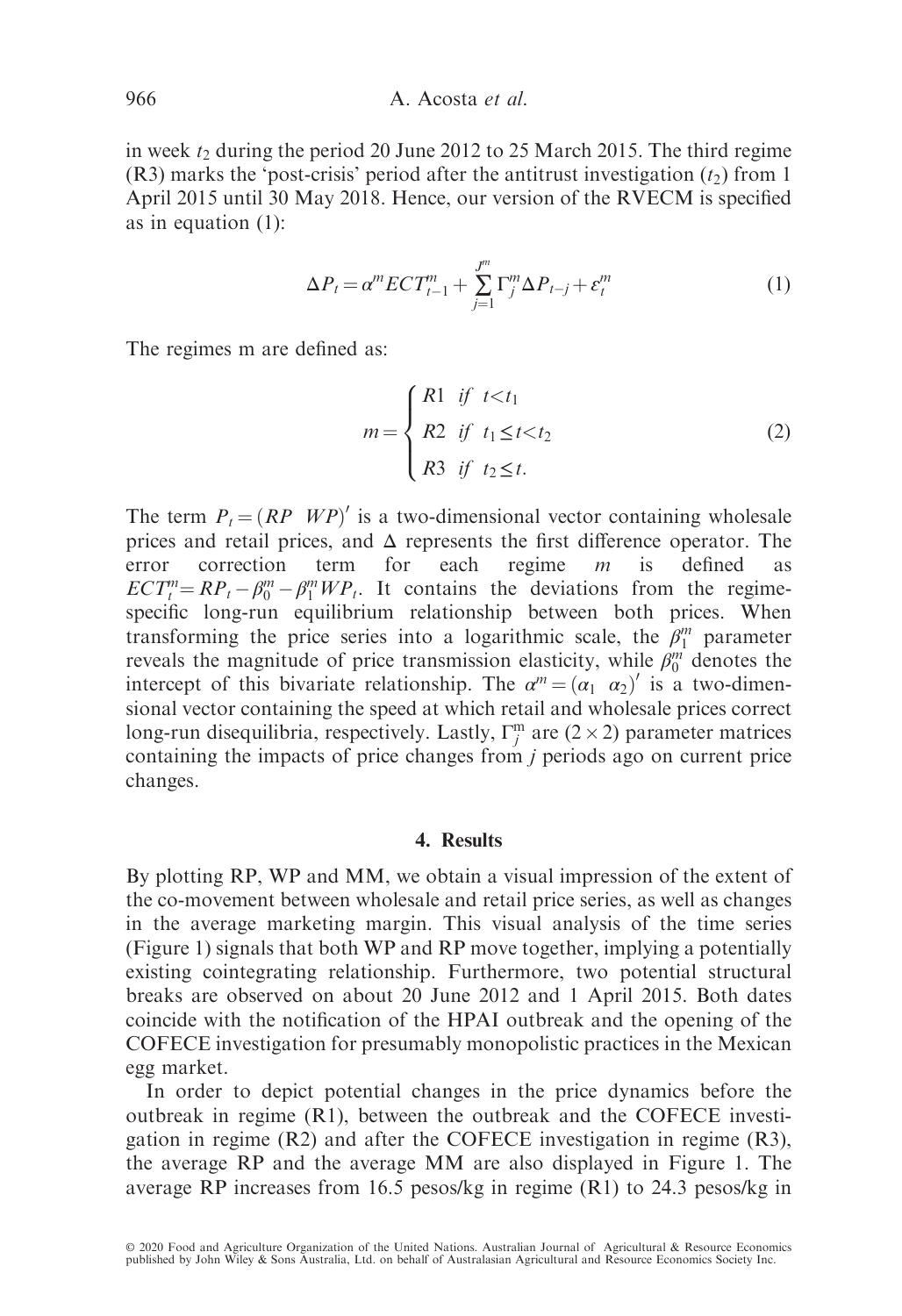R2. The average marketing margin expands from 1.3 to 1.8 pesos. Although the domestic supply of white eggs recovered within one year, the increase in real prices was sustained for nearly three years.

This situation alerted the COFECE about the potential for abuse of monopolistic practices, which were suspected to be the reason why egg price levels were sustained after the outbreak in June 2012 above pre-outbreak levels. Following the announcement of the opening of an investigation by COFECE on 1 April 2015 for assessing the presumable use of monopolistic practices, the average RP dropped from 24.3 to 19.9 pesos/kg (R3). However, the MM increased from 1.8 to 2.2 pesos due to a larger drop in wholesale prices in comparison with retail prices, allowing retailers to enduringly capture a larger margin.

Figure 1 suggests that the levels of WP and RP, as well as the wholesale–retail marketing margin  $MM = RP - WP$ , show distinctive trajectories in each phase. Using the connected scatterplots in Figure 2, we provide a nuanced insight into how the relationship between price levels and the size of the margin developed over time during each of the regimes. Figure 2 plots the average WP price on the abscissa and the average MM on the ordinate for each quarter throughout the observed period. The observations of subsequent quarters are connected by a line. Thus, Figure 2 indicates the temporal development of the bivariate relationship between the WP and the MM, which emphasises the differences in margins as well as wholesale price levels in each of the regimes R1 to R3 and complements the univariate insights of the development of the separate variables shown in Figure 1.

The three regimes show markedly different ranges of wholesale prices and marketing margins. R1 shows the lowest levels of WP-MM combinations located in the bottom left corner of Figure 1. The HPAI outbreak marks a disruptive increase in WP as depicted in the first observation in crisis regime R2. In this crisis regime, the lowest WP exceeds the highest WP in R1 by about half a peso/kg. Wholesale prices reach the highest levels while marketing margins roughly resemble the range they displayed during the precrisis regime R1.

As the blue rectangle and the red rectangle are of similar horizontal width, the range of prices within each regime is of about the same magnitude. The margin MM appears to be more stable during R2 than during R1, as it varies in R2 between 1.1 and 2.4 pesos/kg, whereas in R1 it ranges from 0.2 to 2.3 pesos/kg. The post-crisis regime R3 markedly differs from the previous two regimes as the grey rectangle only partly overlaps the other two vertically, reaching the highest margin levels at its beginning and its end of up to 3 pesos/kg.

The length and the direction of the lines between any two adjacent points visualise the stability of WP-MM combinations during subsequent quarters. Connecting lines which are nearly vertical (horizontal) indicate that average WP (MM) stayed virtually constant while the change in MM (WP) between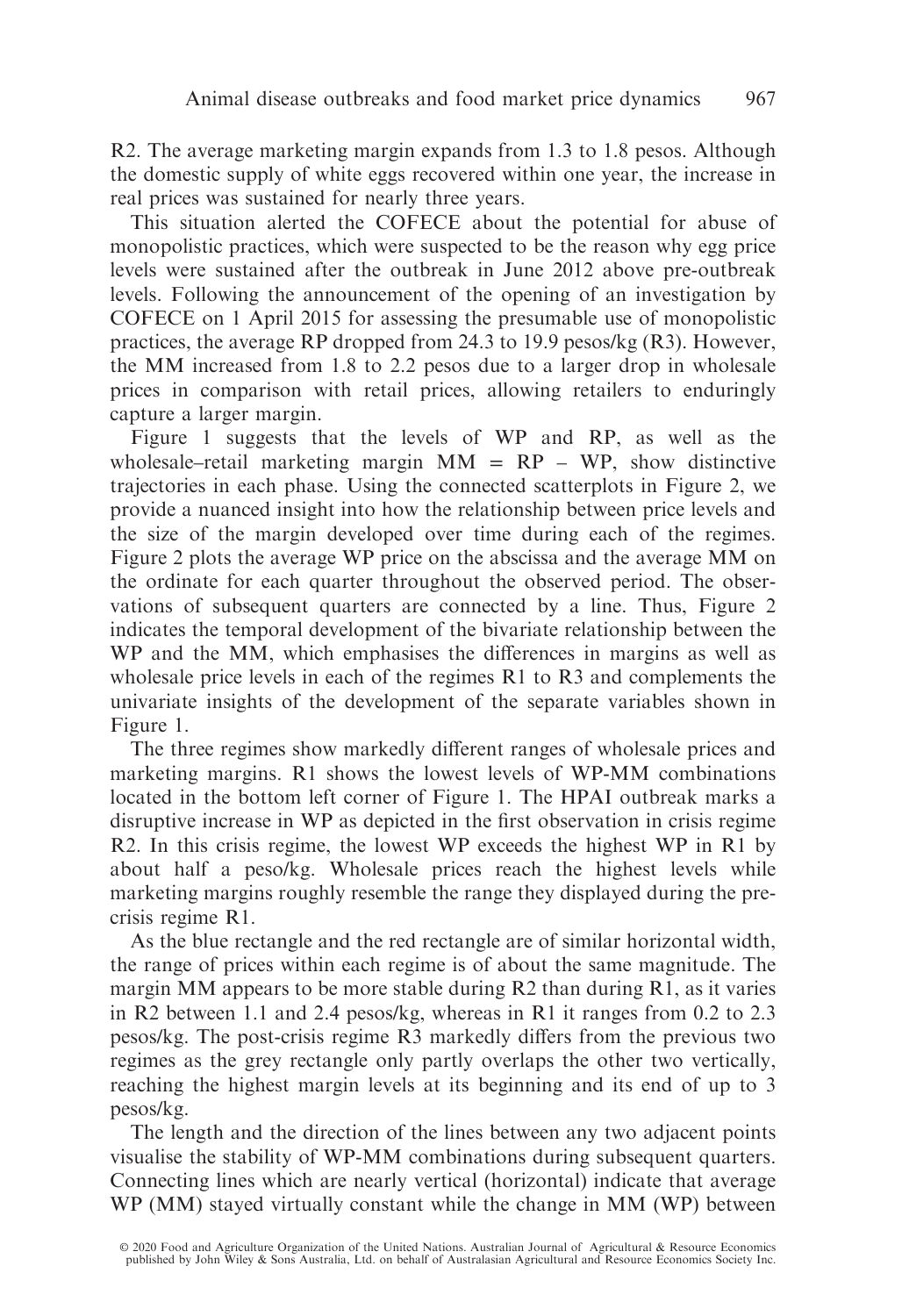

Figure 2 Wholesale prices and marketing margins before  $(R1)$ , during  $(R2)$  and after  $(R3)$  the HPAI outbreak. Source: Authors. Note: Two points connected with a line denote subsequent combinations of observed quarterly average wholesale price and margin levels. The horizontal and vertical straight dashed lines delimit the range of the price–margin trajectory in each regime, denoting the minimum and the maximum observations of each of the two variables in each of the regimes. [Colour figure can be viewed at [wileyonlinelibrary.com](www.wileyonlinelibrary.com)]

subsequent quarters is higher the longer the distance between points. The three regimes show very differing characteristics in this respect. The pre-crisis regime R1 shows substantial instability in WP-MM combinations for the first five points (quarters), followed by many points located very close to each other, indicating a phase of pronounced stability. Towards the end of this regime, instability rises again. The crisis regime R2 shows barely closely adjacent points. In contrast to the two preceding regimes, the post-crisis regime R3 exhibits the largest instabilities in price–margin combinations, as shown by the longest distances between adjacent points, especially during its first three and the last four quarters.

This graphical analysis confirms that the price levels and margins indeed develop along very distinctive trajectories in three regimes. That is, the structural breaks are not only statistically significant; they also imply markedly different bivariate trajectories of the combinations of the price levels and margins. Thus, considering these structural breaks caused both by the outbreak and the COFECE investigation, we estimate first the model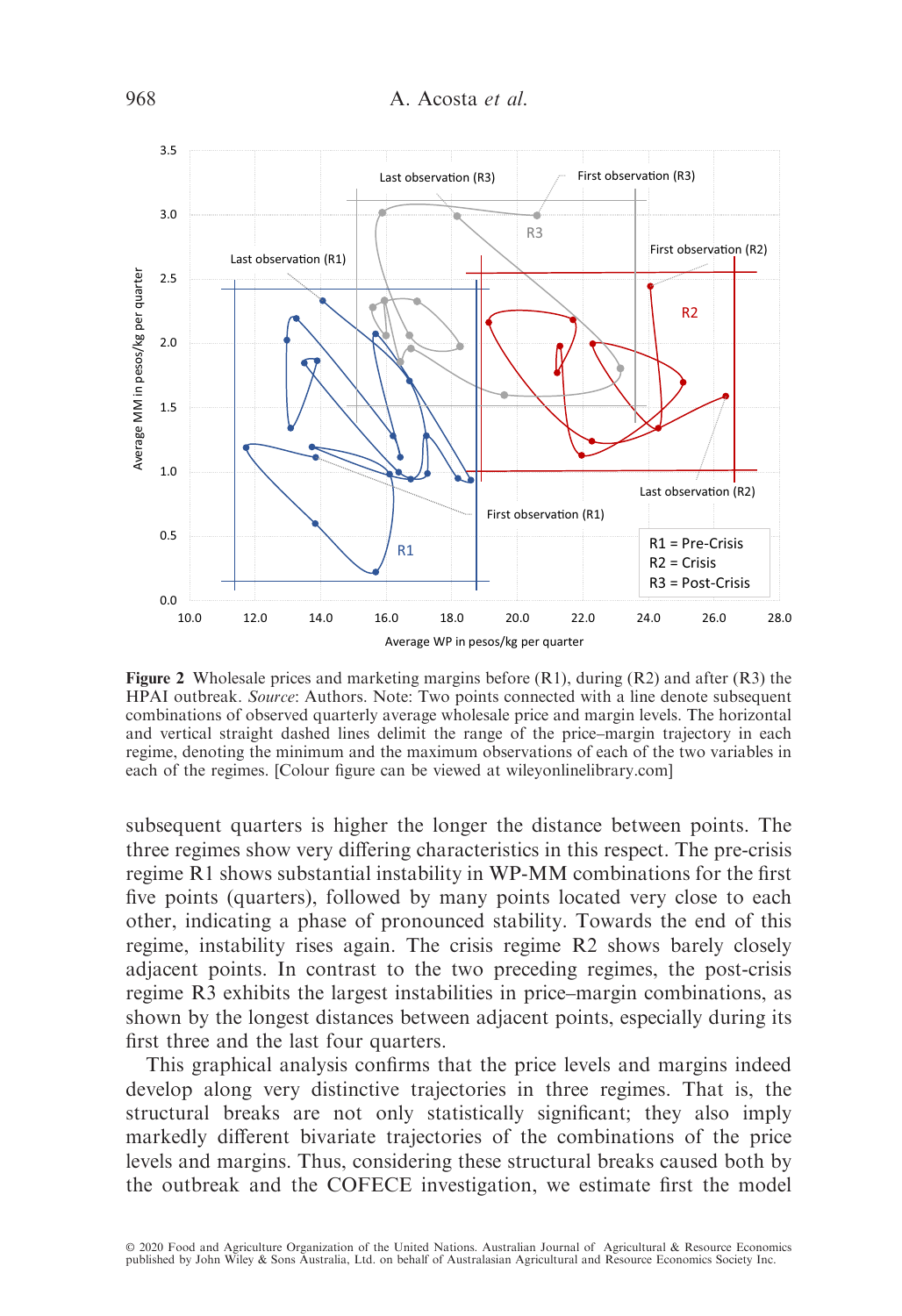using the full sample, and we subsequently use the Chow tests proposed by Candelon and Lütkepohl (2001) to test whether these events affected the parameter stability of the model. The test statistics and associated chisquared and bootstrapped p-values indicate that the null hypothesis of parameter constancy can be rejected at the 1 per cent and 10 per cent levels of significance, respectively, confirming the presence of these two structural breaks in the time series (Table 1).

These results suggest the need to specify a RVECM with three different regimes. The first regime corresponds to the pre-crisis (R1) period, comprised of the observations before the notification of the outbreak (3 January 2007 to 13 June 2012); the second regime (R2) corresponds to the 'crisis' period between the outbreak and the COFECE investigation (20 June 2012 to 25 March 2015); and the third regime  $(R3)$  corresponds to the 'post-crisis' period, after the antitrust investigation (1 April 2015 to 30 May 2018). The outputs of both the unit root test (Table 2) and the Johansen test (Table 3) suggest that the time series are integrated in order, that is, I (1), and share a long-term equilibrium relationship in each of the three regimes.

The RVECM estimates in Table 4 quantify the distinct price–margin dynamics in the relationship between wholesaler and retailer prices during the pre-crisis (R1), crisis (R2) and post-crisis (R3) regimes, which were suggested by the graphical analysis of Figures 1 and 2 above. The long-run price equilibrium quantified by  $\beta_0$  and  $\beta_1$  is found to be stable across all three regimes. The estimates of the long-run elasticity  $\beta_1$  indicate that after the outbreak, the magnitude of price transmission from wholesalers towards retailers decreased slightly from 0.89 to 0.84.

Retail prices significantly responded in the short run to disequilibria in all three regimes. Their estimates of the speed of adjustment are fairly similar in the pre- and post-crisis periods, correcting about 25 per cent of the deviations from the long-run equilibria. However, this speed increased to 53 per cent per week during the crisis regime, signalling more uncertainty in the market during this period, as random equilibrium deviations are corrected for at a higher intensity, resulting in a less smooth development of the retail price during this time.

| Break date   | Test                                       | Test statistic | Asymptotic Chi <sub>2</sub><br>$P$ -value | Bootstrapped<br>$P$ -value |
|--------------|--------------------------------------------|----------------|-------------------------------------------|----------------------------|
| 20 June 2012 | Breakpoint Chow test                       | 46.39          | 0.01                                      | 0.08                       |
|              | Forecast Chow test                         | 1.35           | 0.00                                      | 0.04                       |
| 1 April 2015 | Breakpoint Chow test<br>Forecast Chow test | 48.57<br>1.32  | 0.00<br>0.00                              | 0.06<br>0.07               |

Table 1 Chow tests for structural breaks.

Note: Bootstrap p-values based on 2000 replications; sample period from 14 February 2007 to 30 May 2018.

© 2020 Food and Agriculture Organization of the United Nations. Australian Journal of Agricultural & Resource Economics<br>published by John Wiley & Sons Australia, Ltd. on behalf of Australasian Agricultural and Resource Eco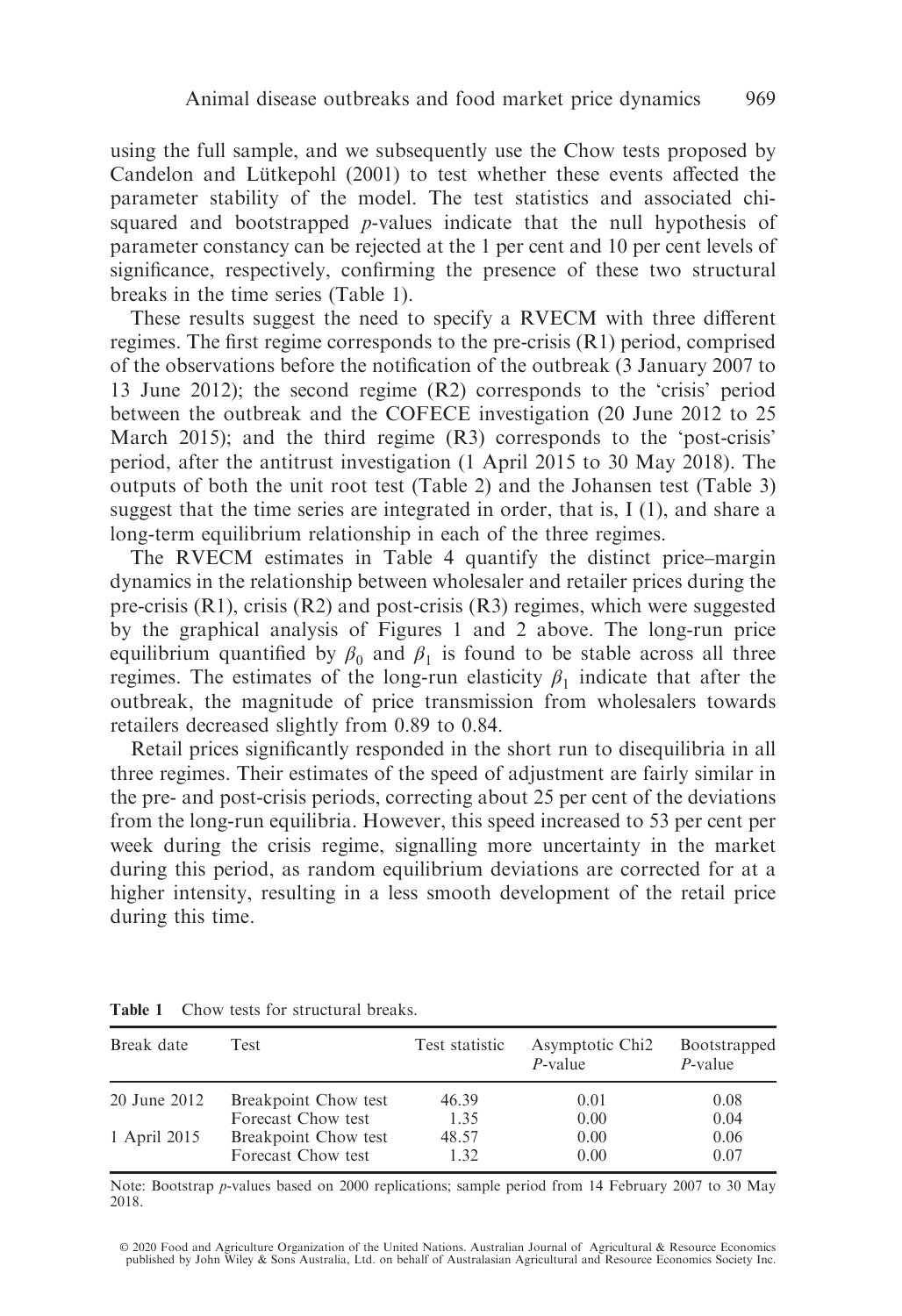| Regime             | Test type         | Levels (lag)   |               | First difference (lag) |                 |  |
|--------------------|-------------------|----------------|---------------|------------------------|-----------------|--|
|                    |                   | R <sub>P</sub> | <b>WP</b>     | RP                     | <b>WP</b>       |  |
| Pre-Crisis $(R1)$  |                   |                |               |                        |                 |  |
| ADF                | Without constant  | $-0.13(1)$     | $-0.26(1)$    | $-14.93(0)$ ***        | $-10.35(2)$ *** |  |
|                    | With constant     | $-2.68(6)^*$   | $-3.10(1)$ ** | $-14.90(0)$ ***        | $-10.33(2)$ *** |  |
|                    | With constant and | $-2.63(6)$     | $-3.04(1)$    | $-6.94(5)$ ***         | $-10.34(2)$ *** |  |
|                    | trend             |                |               |                        |                 |  |
| <b>KPSS</b>        | Level             | $0.62(5)$ **   | $0.37(5)$ *   | 0.08(5)                | 0.08(5)         |  |
|                    | Trend             | $0.45(5)$ ***  | $0.38(5)$ *** | 0.03(5)                | 0.03(5)         |  |
| Crisis $(R2)$      |                   |                |               |                        |                 |  |
| ADF                | Without constant  | 0.92(0)        | $-0.10(1)$    | $-7.35(3)$ ***         | $-7.11(0)$ ***  |  |
|                    | With constant     | $-2.48(3)$     | $-3.36(1)$ ** | $-7.38(3)$ ***         | $-7.10(0)$ ***  |  |
|                    | With constant and | $-2.54(3)$     | $-3.22(1)$ *  | $-4.13(12)$ ***        | $-7.10(0)$ ***  |  |
|                    | trend             |                |               |                        |                 |  |
| <b>KPSS</b>        | Level             | 0.24(4)        | 0.24(4)       | 0.18(4)                | 0.21(4)         |  |
|                    | Trend             | $0.18(4)$ **   | $0.20(4)$ *** | $0.14(4)^*$            | $0.14(4)$ *     |  |
| Post-Crisis $(R3)$ |                   |                |               |                        |                 |  |
| ADF                | Without constant  | $-0.82(1)$     | $-0.78(3)$    | $-9.35(0)$ ***         | $-8.62(2)$ ***  |  |
|                    | With constant     | $-3.71(1)$ *** | $-3.26(3)$ ** | $-9.40(0)$ ***         | $-9.75(0)$ ***  |  |
|                    | With constant and | $-3.89(1)$ **  | $-3.61(3)$ ** | $-9.40(0)$ ***         | $-9.73(0)$ ***  |  |
|                    | trend             |                |               |                        |                 |  |
| <b>KPSS</b>        | Level             | $0.51(4)$ **   | $0.55(4)$ **  | 0.14(4)                | 0.10(4)         |  |
|                    | Trend             | $0.44~(4)$ *** | $0.36(4)$ *** | 0.09(4)                | 0.08(4)         |  |

Table 2 Unit root tests.

Note: The optimal lag length for the ADF test is determined by the Akaike information criterion. In the case of the KPSS test, the lag length is determined by the truncation lag parameter  $4*(T/100)^{1/4}$ , where T is the sample size. \*, \*\* and \*\*\* indicate statistical significance at the  $10\%$ , 5% and  $1\%$  levels, respectively.

| Regime                 | Ho         | Ha    | A <i>trace</i> | 5% critical value |
|------------------------|------------|-------|----------------|-------------------|
| Pre-crisis $[R1]$ (2)  | $r=0$      | r > 0 | 57.28          | 25.73             |
|                        | $r \leq 1$ | r>1   | 11.63          | 12.45             |
| Crisis $[R2]$ $(2)$    | $r=0$      | r > 0 | 42.84          | 25.73             |
|                        | $r \leq 1$ | r > 1 | 11.58          | 12.45             |
| Post-crisis $[R3]$ (1) | $r=0$      | r > 0 | 84.12          | 25.73             |
|                        | r<1        | r > 1 | 11.53          | 12.45             |

**Table 3** Johansen  $\lambda_{trace}$  test for cointegration.

Note: r is the cointegration rank. The lag length in parenthesis is determined by the Schwarz Criterion.

On the other hand, wholesale prices appear to be weakly exogenous before and during the crisis. This rigidity of wholesale prices with respect to deviations from the long-run disequilibria implies that only retail prices change to correct disequilibria; that is, the persistency of wholesale prices will contribute to maintaining both retail and wholesale prices at high levels. Such rigidity of prices at the wholesale level might be caused by the highly vertically integrated egg supply chain in Mexico. After the crisis, however,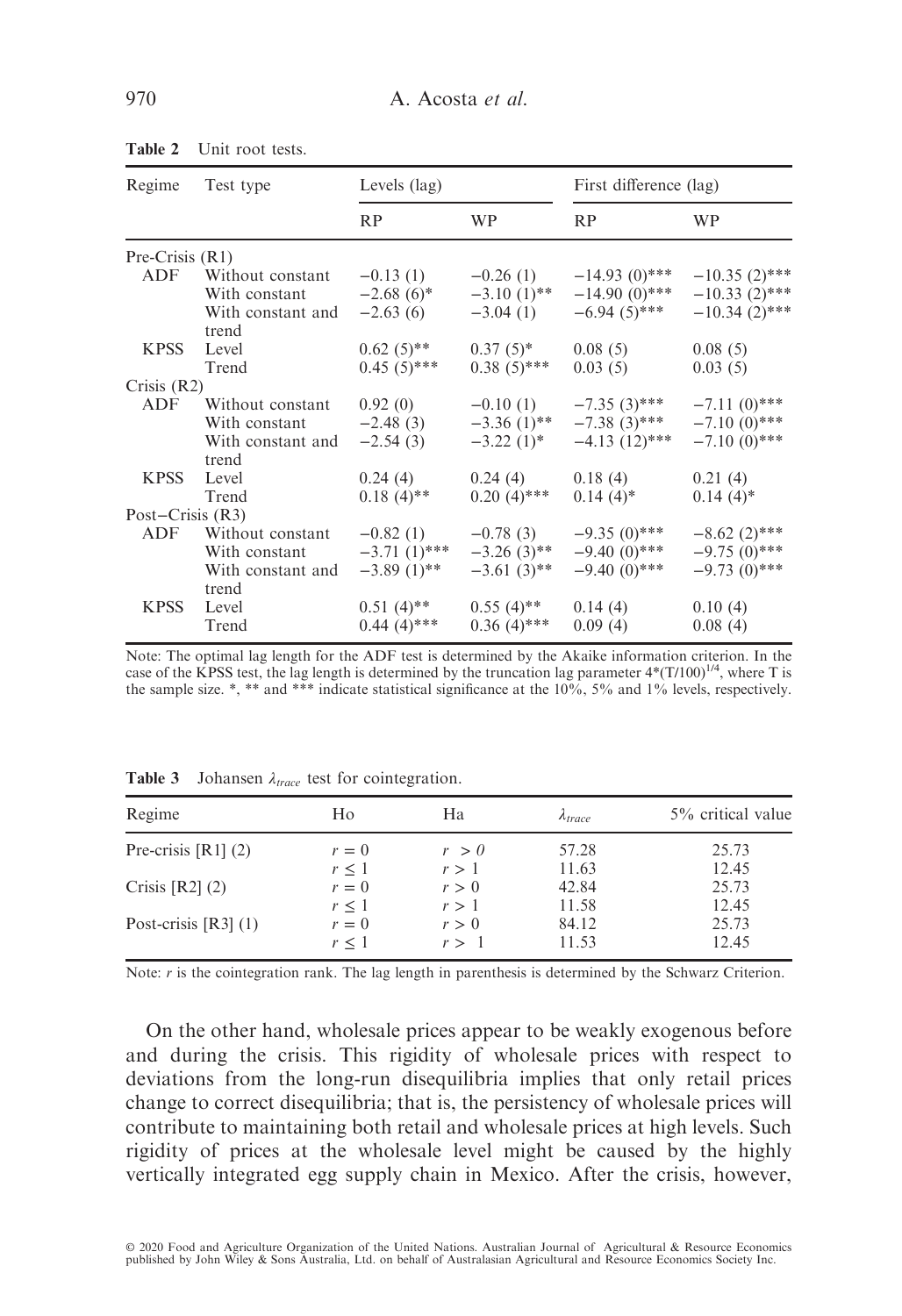| Parameters               | Pre-crisis $(m = R1)$ |        | Crisis $(m = R2)$ |        | Post-crisis $(m = R3)$ |        |
|--------------------------|-----------------------|--------|-------------------|--------|------------------------|--------|
|                          | PE                    | (SD)   | PE                | (SD)   | PE                     | (SD)   |
| Retail price equation    |                       |        |                   |        |                        |        |
| $\Delta RP_{t-1}$        | $-0.15*$              | (0.08) | 0.15              | (0.11) | 0.03                   | (0.09) |
| $\Delta WP_{t-1}$        | $0.35***$             | (0.07) | $0.26**$          | (0.11) | $0.20***$              | (0.07) |
| $\Delta RP_{t-2}$        | $-0.22***$            | (0.07) |                   |        |                        |        |
| $\Delta WP_{t-2}$        | 0.03                  | (0.06) |                   |        |                        |        |
| $\alpha_1^m$             | $-0.23***$            | (0.05) | $-0.53***$        | (0.11) | $-0.27***$             | (0.08) |
| Wholesale price equation |                       |        |                   |        |                        |        |
| $\Delta RP_{t-1}$        | 0.12                  | (0.10) | $0.21*$           | (0.11) | 0.12                   | (0.14) |
| $\Delta WP_{t-1}$        | $0.17**$              | (0.09) | $0.22*$           | (0.12) | $0.31***$              | (0.12) |
| $\Delta RP_{t-2}$        | $-0.25***$            | (0.09) |                   |        |                        |        |
| $\Delta WP_{t-2}$        | 0.05                  | (0.08) |                   |        |                        |        |
| $\alpha_2^m$             | 0.01                  | (0.07) | 0.11              | (0.12) | $0.26**$               | (0.13) |
| Error correction term    |                       |        |                   |        |                        |        |
| $\beta_1^m$              | $0.89***$             | (0.05) | $0.84***$         | (0.04) | $0.87***$              | (0.03) |
| $\beta_0^m$              | $0.38***$             | (0.13) | $0.56***$         | (0.12) | $0.48***$              | (0.09) |

Table 4 RVECM parameter estimates.

Note: PE is the parameter estimate, and SD is the standard deviation. The optimal lag lengths  $J^{R1}$ ,  $J^{R2}$  and  $J<sup>R3</sup>$  are determined by the Akaike information criterion. \*, \*\* and \*\*\* indicate statistical significance at the 10%, 5% and 1% levels, respectively.

wholesale prices respond to correct long-run disequilibria at about the same speed as retail prices do.

The announcement of the COFECE investigation for the presumed abuse of monopolistic practices allows us to obtain some evidence on the effects of this antitrust intervention on prices. The comparison of the coefficients of interest between the crisis and post-crisis regimes reveals a change in egg price dynamics following the COFECE notification on 1 April 2015. The adjustment coefficient of retail prices  $\alpha_1$  suggests a decrease in the speed of adjustment from 53 per cent per week during the crisis to 27 per cent after the crisis. The speed of adjustment of wholesale prices  $\alpha_2$  increases strongly from being non-responsive during the crisis to becoming significant during the post-crisis regime, correcting 26 per cent of the deviations per week. The speed at which retail and wholesale prices jointly correct disequilibria in the post-crisis regime (27 per cent by RP and 26 per cent by WP) appears to be of about the same magnitude as the speed of retail prices alone during the crisis regime. The estimate of  $\beta_0$  suggests a slight difference in the additive component of the mark-up between the crisis (0.56) and post-crisis (0.48) regimes<sup>1</sup>. Although the antitrust intervention was associated with price decreases, prices did not go back to the levels before the outbreak, confirming

<sup>&</sup>lt;sup>1</sup> Note that the long-run equilibrium  $ECT_{t}^{m} = RP_{t} - \beta_{0}^{m} - \beta_{1}^{m} WP_{t}$  consists of the multiplicative term  $\beta_1^m$  as well as the additive term  $\beta_0^m$ . Thus, although Figure 1 indicates that the difference  $RP_t-WP_t$  tends to be larger in R3 than in R2, this difference is decomposed into an additive part  $\beta_0^m$  as well as a multiplicative part  $\beta_1^m$ . The finding that the additive part shrinks therefore does not contradict the grey bars in Figure 1.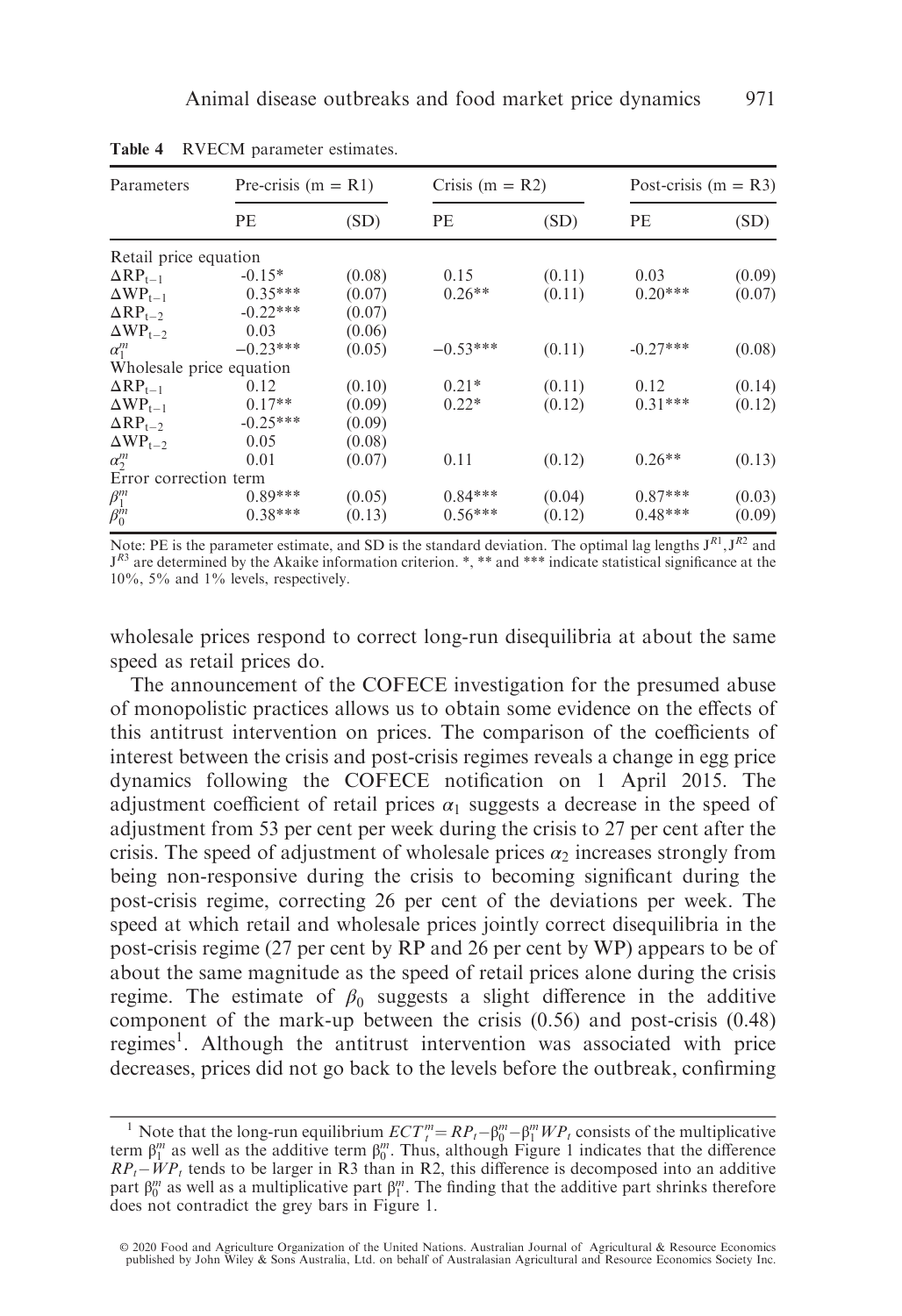the identified structural break in the price dynamics between wholesalers and retailers.

## 5. Food security implications

Contrary to other animal source foods (ASF), which are usually the most expensive calories in the food basket (Bouis et al. 2011) and are thereby classified as superior goods in the human diet (Green *et al.* 2013), eggs are rather inexpensive. Indeed, eggs are a relevant source of essential micronutrients (Miranda et al. 2015) which are commonly deficient among poor populations (Bouis et al. 2011). In Mexico, eggs are the most affordable and accessed animal protein, consumed by 63 per cent of Mexican households in 2016 (INEGI 2018). Considering that 61 million people in Mexico are poor and nearly 25 million people are food insecure (CONEVAL 2019), abrupt increases in egg prices may represent a serious food security threat.

There are a number of problems with food security as a result of the outbreak which need to be empirically tested, but the main implications can be explored here. The first problem is related to access to food. As shown, real prices for eggs reached 30 pesos/kg during the crisis period, 40 per cent higher than the pre-crisis period. This price shock might have led to a reduction in household levels of access to this important source of animal protein. The second problem is related to a decrease in real income. In Mexico, eggs are a staple food and a price-inelastic product; thus, a rise in egg prices might have led to an increase in household monthly expenditures on eggs and therefore a reduction in real income. The third effect is related to the structural break in the egg market's long-term price dynamics. As shown, egg prices dropped after the antitrust intervention, but they nevertheless remained above the precrisis average prices, with a potential long-term effect on household food access and income levels.

Low consumption of ASF is a major risk factor for micronutrient malnutrition (Black et al. 2008), which is among the main nutritional problems in the world (Allen 2003). The irreversible effects of micronutrient deficiencies in the population are worrisome, as they can foster persistent poverty, reinforcing the consequences of food insecurity (Barrett 2010). Currently, the prevalence of micronutrient deficiencies is imprecisely known, but it is estimated to affect nearly two billion people worldwide (Thompson and Amoroso 2011), with an unacceptably high economic and social cost to all countries estimated at 2–3 per cent of the global GDP (FAO 2013).

# 6. Conclusions

Using an RVECM, this study assessed the indirect effect of the highly pathogenic avian influenza (HPAI) outbreak on the egg market's price dynamics in Mexico. Based on the results of the statistical tests, three different regimes were specified. The first regime (R1) corresponds to the pre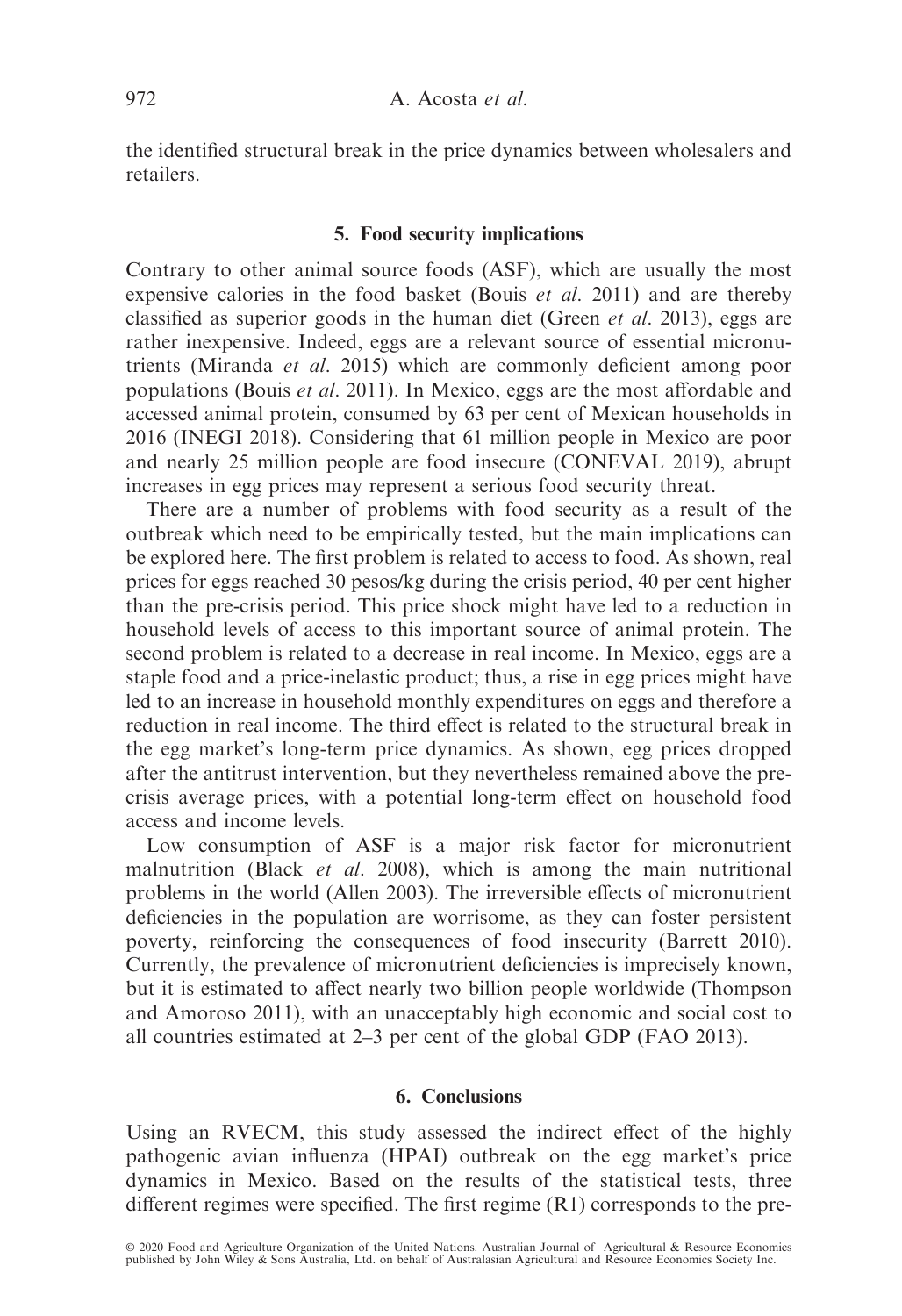crisis period; the second regime  $(R2)$  corresponds to the crisis period and the third regime (R3) to the post-crisis period. The descriptive analysis of the time series shows that after the outbreak, retailer prices increased from 16 to 24 pesos/kg. Although supply was restored within one year, prices remained high for nearly three years until prices dropped to 19 pesos/kg after the antitrust intervention.

The loading coefficient  $\alpha_1$  reveals that the speed of adjustment in retail prices increased from 0.23 per week in R1 to 0.53 in R2, eventually decreasing to 0.27 in R3; however, the loading coefficient  $\alpha_2$  indicates that wholesale prices did not react equally quickly to correct for disequilibrium during R1 and R2, but only in R3. The long-run parameter  $\beta_1$  indicates that the magnitude of price transmission decreased from 0.89 in R1 to 0. 84 in R2, increasing again to 0.87 in R3. Finally, the intercept  $\beta_0$  shows an increase in the marketing margin from 0.38 in R1 to 0.56 in R2, followed by a slight decrease to 0.48 after the COFECE antitrust intervention in R3 (but without returning to the marketing margin level observed in R1). These results suggest a structural break in the price dynamics between wholesalers and retailers.

In Mexico, eggs are one of the most affordable sources of animal protein, consumed by 62.9 per cent of households (INEGI 2018) and comprising 17 per cent of the total animal protein intake (Kuypers and Lara 2019). Considering that 49 per cent of the population is below the poverty line and 20 per cent are food insecure (CONEVAL 2019), an HPAI outbreak may have had serious food security implications at the household level, reflected in a reduction in access to this important source of animal protein and a decrease in real income, thus affecting the ability of a large proportion of the population to afford a diet with an adequate micronutrient intake. The irreversible effects of micronutrient deficiencies in the population are worrisome as they can foster persistent poverty, reinforcing the consequences of food insecurity.

This analysis contributes to the existing literature from different angles. First, we use three regimes for the estimation of the RVECM while, to the best of our knowledge, previous studies employing the model used only two regimes. Furthermore, we suggest the use of connected scatterplots as a technique to better visualise the regime-dependent price-margin trajectories. The length and frequency of the time series considered allow us to capture the impacts of the disease outbreak, as well as the effects of the antitrust intervention subsequently implemented by the Mexican government.

# References

- Acosta, A., Ihle, R. and von Cramon-Taubadel, S. (2019). Combining market structure and econometric methods for price transmission analysis, Food Security 11, 941–951.
- Allen, L.H. (2003). Animal source foods to improve micronutrient nutrition and human function in developing countries interventions for micronutrient deficiency control in developing countries, Journal of Nutrition 133, 3,875–3,878.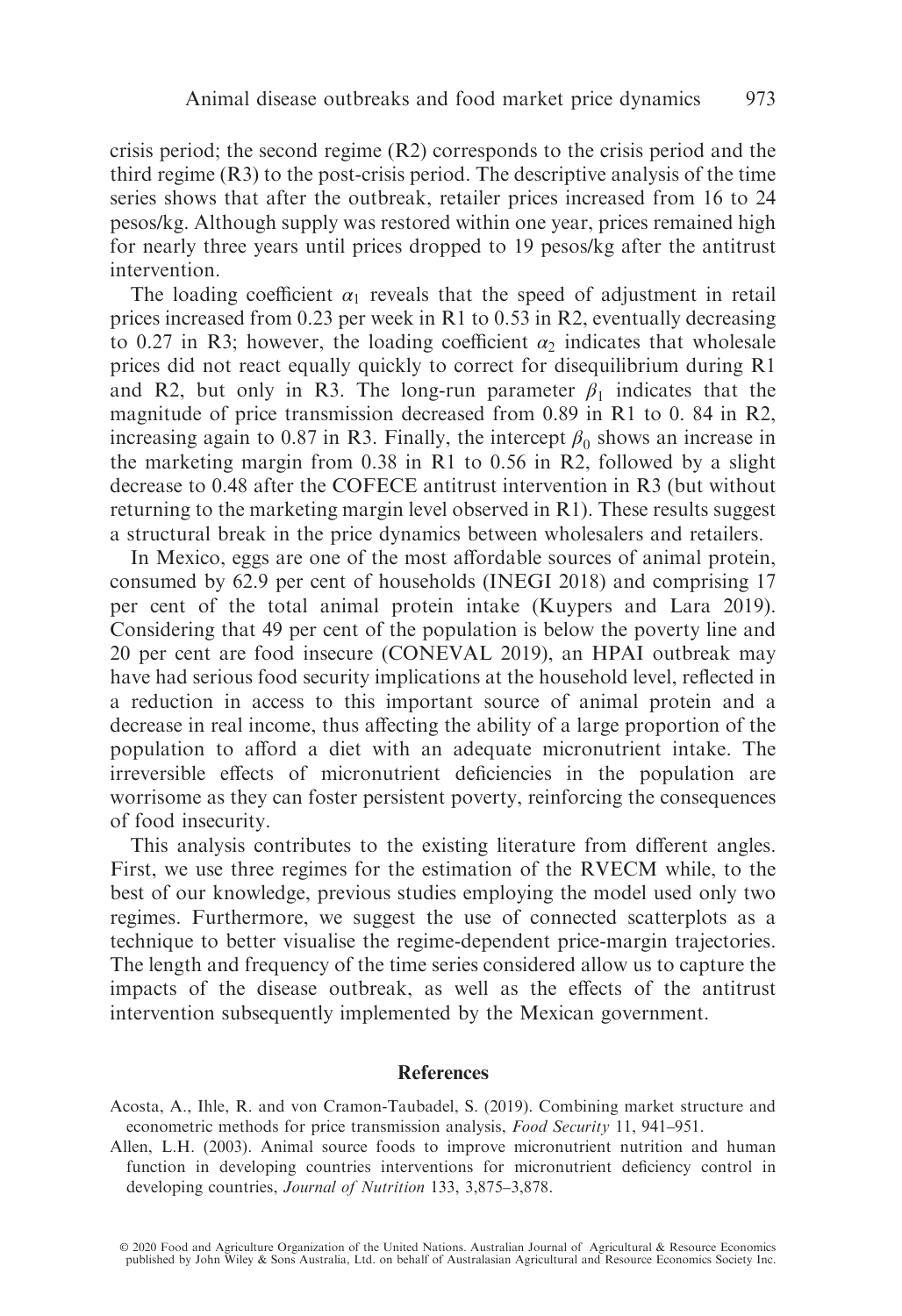Barrett, C.B. (2010). Measuring food insecurity, Science 327, 825–828.

- Bennett, R. (2003). The 'direct costs' of livestock disease: the development of a system of models for the analysis of 30 endemic livestock diseases in Great Britain, Journal of Agricultural Economics 54, 55–71.
- Bicknell, K.B., Wilen, J.E. and Howitt, R.E. (1999). Public policy and private incentives for livestock disease control, Australian Journal of Agricultural Resource Economics 43, 501–521.
- Black, R.E., Allen, L.H., Bhutta, Z.A., Caulfield, L.E., de Onis, M., Ezzati, M., Mathers, C. and Rivera, J. (2008). Maternal and child undernutrition: global and regional exposures and health consequences, The Lancet 371, 243–260.
- Bouis, H.E., Eozenou, P. and Rahman, A. (2011). Food prices, household income, and resource allocation: Socioeconomic perspectives on their effects on dietary quality and nutritional status, Food Nutrition Bulletin 32, 14–23.
- Cacchiarelli, L. and Sorrentino, A. (2015). Antitrust intervention and price transmission in pasta supply chain, Agricultural and Food Economics 4, 2.
- Candelon, B. and Lütkepohl, H. (2001). On the reliability of Chow-type tests for parameter constancy in multivariate dynamic models, Economics Letters 73, 155–160.
- Caskie, P., Davis, J. and Moss, J.E. (1999). The economic impact of BSE: a regional perspective, Applied Economics 31, 1,623–1,630.
- COFECE (2018). SRS, GENA Agropecuaria, Avícola GLEZ., UNA y otros. COFECE, Mexico City, Mexico. Available at URL: https://www.cofece.mx/[CFCResoluciones](https://www.cofece.mx/CFCResoluciones/docs/Asuntos%20Juridicos/V299/0/4797875.pdf)/docs/Asuntos% 20Juridicos/V299/0/[4797875.pdf](https://www.cofece.mx/CFCResoluciones/docs/Asuntos%20Juridicos/V299/0/4797875.pdf) [accessed 05 February 2020].
- COFECE (2015a). Reporte sobre las condiciones de competencia en el sector agroalimentario. Available from URL: https://www.cofece.mx/en/[reporte-sobre-las-condiciones-de-compete](https://www.cofece.mx/en/reporte-sobre-las-condiciones-de-competencia-en-el-sector-agroalimentario/) [ncia-en-el-sector-agroalimentario](https://www.cofece.mx/en/reporte-sobre-las-condiciones-de-competencia-en-el-sector-agroalimentario/)/ [accessed 22 September 2016].
- COFECE (2015b). Inicia COFECE investigacion en el mercado del huevo. COFECE-007-2015 ´ 1–2. Available from URL: https://cofece.mx/images/comunicados/[Boletines\\_2015](https://cofece.mx/images/comunicados/Boletines_2015/vf_COFECE-008-2015.pdf)/vf\_ [COFECE-008-2015.pdf](https://cofece.mx/images/comunicados/Boletines_2015/vf_COFECE-008-2015.pdf) [accessed 22 September 2016].
- CONEVAL (2019). Medición de la pobreza pobreza en México. Available from URL: [https:](https://www.coneval.org.mx/Medicion/MP/Paginas/Pobreza-2018.aspx)// [www.coneval.org.mx](https://www.coneval.org.mx/Medicion/MP/Paginas/Pobreza-2018.aspx)/Medicion/MP/Paginas/Pobreza-2018.aspx [accessed 11 February 2020].
- Fadiga, M.L. and Katjiuongua, H.B. (2014). Issues and strategies in ex-post evaluation of intervention against animal disease outbreaks and spread, Food Policy 49, 418–424.
- FAO (2013). The state of food and agriculture food system for better nutrition. FAO, Rome. E-ISBN 978-92-5-107672-9.
- Green, R., Cornelsen, L., Dangour, A.D., Turner, R., Shankar, B., Mazzocchi, M. and Smith, R.D. (2013). The effect of rising food prices on food consumption: systematic review with meta-regression, BMJ 346, f3703.
- Haroz, S., Kosara, R. and Franconeri, S.L. (2016). The connected scatterplot for presenting paired time series, IEEE Transactions on Visualization and Computer Graphics 22, 2,174–2,186.
- Hassouneh, I., Radwan, A., Serra, T. and Gil, J.M. (2012). Food scare crises and developing countries: the impact of avian influenza on vertical price transmission in the Egyptian poultry sector, Food Policy 37, 264–274.
- Hassouneh, I., Serra, T. and Gil, J.M. (2010). Price transmission in the Spanish bovine sector: the BSE effect, Agricultural Economics 41, 33–42.
- Hernandez, G. and Hernandez, A. (2016). Mexico poultry and products semi-annual. Poultry sector on the trend to a full recovery from AI. USDA GAIN Report No: MX6011. Available form URL: https://apps.fas.usda.gov/newgainapi/api/report/[downloadreportbyf](https://apps.fas.usda.gov/newgainapi/api/report/downloadreportbyfilename?filename=Poultry%20and%20Products%20Semi-annual_Mexico%20City_Mexico_3-31-2016.pdf) ilename?filename=[Poultry%20and%20Products%20Semi-annual\\_Mexico%20City\\_Mexic](https://apps.fas.usda.gov/newgainapi/api/report/downloadreportbyfilename?filename=Poultry%20and%20Products%20Semi-annual_Mexico%20City_Mexico_3-31-2016.pdf) [o\\_3-31-2016.pdf](https://apps.fas.usda.gov/newgainapi/api/report/downloadreportbyfilename?filename=Poultry%20and%20Products%20Semi-annual_Mexico%20City_Mexico_3-31-2016.pdf) [accessed 16 September 2016].
- Hernandez, G. and Parrish, M.R. (2017). Mexico poultry and products semi-annual. Vertical integration bolsters the Mexican poultry industry. USDA GAIN Report No.: MX9013.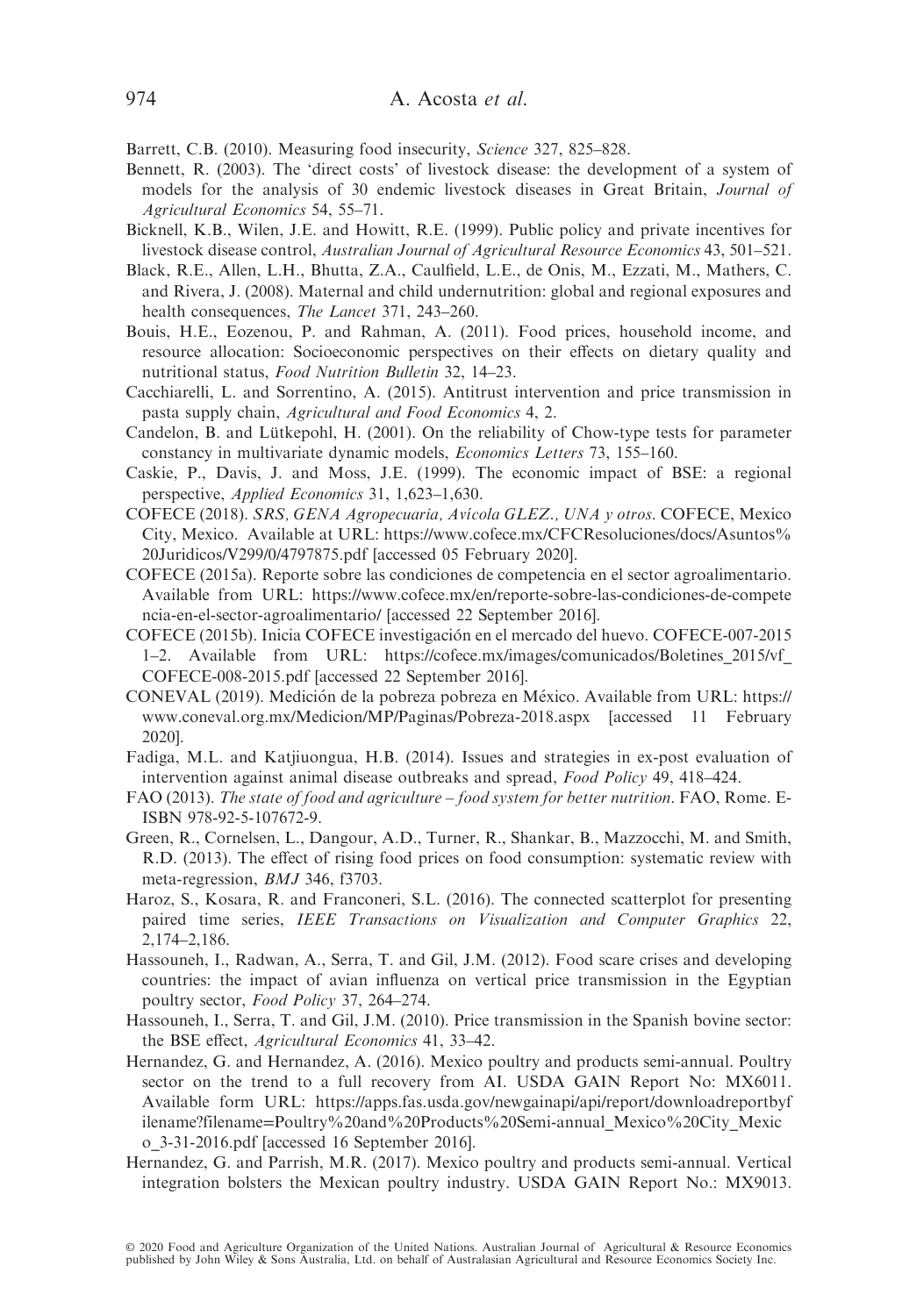Available form URL: https://gain.fas.usda.gov/[RecentGAINPublications](https://gain.fas.usda.gov/RecentGAINPublications/PoultryandProductsSemi-annual_MexicoCity_Mexico_2-8-2017.pdf)/PoultryandPro [ductsSemi-annual\\_MexicoCity\\_Mexico\\_2-8-2017.pdf](https://gain.fas.usda.gov/RecentGAINPublications/PoultryandProductsSemi-annual_MexicoCity_Mexico_2-8-2017.pdf) [accessed 5 February 2020].

- Ihle, R. (2010). Models for analyzing nonlinearities in price transmission. Ph.D. Dissertation, Georg-August-Universität Göttingen, February.
- Ihle, R., Amikuzuno, J. and von Cramon-Taubadel, S. (2010). L'integration des marches avec et sans echanges commerciaux directs: le cas de la tomate au Ghana, Revue D'Economie du Developpement 24, 21–46.
- Ihle, R., Brümmer, B. and Thompson, S.R. (2012). Structural change in European calf markets: decoupling and the blue tongue disease, *European Review of Agricultural Economics* 39, 157–180.
- Ihle, R. and Rubin, O.D. (2013). Consequences of unintended food policies: food price dynamics subject to the Israeli-Palestinian conflict, Food Policy 42, 96–105.
- INEGI (2018). Encuesta Nacional de Ingresos y Gastos de los Hogares 2016 (ENIGH). Tabulados básicos. Available form URL: https://[www.inegi.org.mx](https://www.inegi.org.mx/temas/ingresoshog/default.html#Publicaciones)/temas/ingresoshog/defa [ult.html#Publicaciones](https://www.inegi.org.mx/temas/ingresoshog/default.html#Publicaciones) [accessed 10 December 2018].
- INEGI (2019). Instituto Nacional de Estadística y Geografía. Available form URL: [https:](https://www.inegi.org.mx/)// [www.inegi.org.mx](https://www.inegi.org.mx/)/ [accessed 10 January 2019].
- James, S. and Anderson, K. (1998). On the need for more economic assessment of quarantine policies, Australian Journal of Agricultural Resource Economics 42, 425–444.
- Johansen, S. (1988). Statistical analysis of cointegration vectors, Journal of Economic Dynamics and Control 12, 231–254.
- Knight-Jones, T.J.D. and Rushton, J. (2013). The economic impacts of foot and mouth disease – what are they, how big are they and where do they occur?, *Preventive Veterinary Medicine* 112, 161–173.
- Kuypers, K. and Lara, G. (2019). Mexico poultry and products semi-annual. Mexican poultry sector continues its steady growth. USDA GAIN Report No. MX9013. Available form URL: https://gain.fas.usda.gov/[Recent%20GAIN%20Publications](https://gain.fas.usda.gov/Recent%20GAIN%20Publications/Poultry%20and%20Products%20Semi-annual_Mexico%20City_Mexico_3-19-2019.pdf)/Poultry%20and%20Pro [ducts%20Semi-annual\\_Mexico%20City\\_Mexico\\_3-19-2019.pdf](https://gain.fas.usda.gov/Recent%20GAIN%20Publications/Poultry%20and%20Products%20Semi-annual_Mexico%20City_Mexico_3-19-2019.pdf) [accessed 6 February 2020].
- Livanis, G. and Moss, C.B. (2005). Price transmission and food scares in the U.S. beef sector. American Agricultural Economics Association. Meeting. Provid. Rhode Isl. 2005 19.
- Lloyd, T., McCorriston, S., Morgan, C.W. and Rayner, A.J. (2001). The impact of food scares on price adjustment in the UK beef market, Agricultural Economics 25, 347–357.
- Miranda, J.M., Anton, X., Redondo-Valbuena, C., Roca-Saavedra, P., Rodriguez, J.A., Lamas, A., Franco, C.M. and Cepeda, A. (2015). Egg and egg-derived foods: effects on human health and use as functional foods, Nutrients 7, 706–729.
- OIE (2012). Highly pathogenic avian influenza, Mexico. Follow-up report No. 8. (Final report). Available form URL: http://www.oie.int/wahis\_2/[public%5C..%5Ctemp%5Cre](http://www.oie.int/wahis_2/public%5C..%5Ctemp%5Creports/en_fup_0000012466_20121213_142653.pdf) ports/[en\\_fup\\_0000012466\\_20121213\\_142653.pdf](http://www.oie.int/wahis_2/public%5C..%5Ctemp%5Creports/en_fup_0000012466_20121213_142653.pdf) [accessed 10 January 2016].
- Park, M., Jin, Y.H. and Bessler, D.A. (2008). The impacts of animal disease crises on the Korean meat market, Agricultural Economics 39, 183–195.
- Parrish, M.R. (2018). Mexico poultry and products annual. A robust poultry sector continues in Mexico, USDA GAIN Report No. MX8035. Available form URL: https://[gain.fas.](https://gain.fas.usda.gov/RecentGAINPublications/PoultryandProductsAnnual_MexicoCity_Mexico_7-27-2018.pdf) usda.gov/RecentGAINPublications/[PoultryandProductsAnnual\\_MexicoCity\\_Mexico\\_7-27-](https://gain.fas.usda.gov/RecentGAINPublications/PoultryandProductsAnnual_MexicoCity_Mexico_7-27-2018.pdf) [2018.pdf](https://gain.fas.usda.gov/RecentGAINPublications/PoultryandProductsAnnual_MexicoCity_Mexico_7-27-2018.pdf) [accessed 6 February 2020].
- Pendell, D.L., Leatherman, J., Schroeder, T.C. and Alward, G.S. (2007). The economic impacts of a foot-and-mouth disease outbreak: a regional analysis, Journal of Agricultural Applied Economics 39, 19–33.
- SAGARPA (2016). Avanza México en el ranking mundial de producción de huevo. Available from URL: https://www.gob.mx/agricultura%7Cjalisco/articulos/[avanza-mexico-en-el-rank](https://www.gob.mx/agricultura%7Cjalisco/articulos/avanza-mexico-en-el-ranking-mundial-de-produccion-de-huevo-139400) [ing-mundial-de-produccion-de-huevo-139400](https://www.gob.mx/agricultura%7Cjalisco/articulos/avanza-mexico-en-el-ranking-mundial-de-produccion-de-huevo-139400) [accessed 27 October 2016].
- Saghaian, S.H., Ozertan, G. and Spaulding, A.D. (2008). Dynamics of price transmission in the presence of a major food safety shock: impact of H5N1 Avian influenza on the Turkish poultry sector, Journal of Agricultural Applied Economics 40, 1,015–1,031.